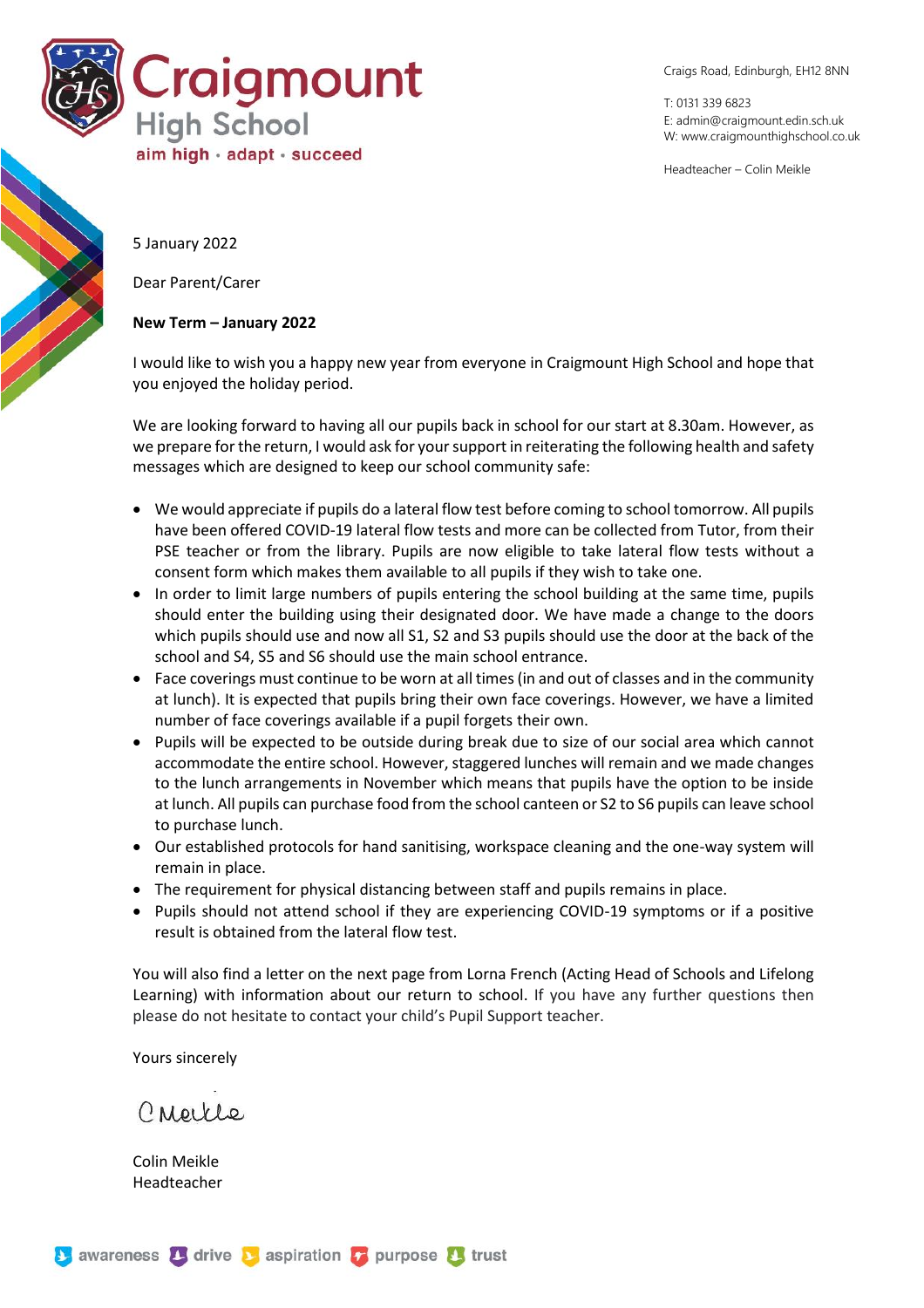

Date 5 January 2022 Your ref Our ref LF/GC/050122

Dear Parents and Carers

Here we are at the start of 2022, hopefully all relaxed and refreshed and ready for the final few weeks of winter. By now many of you will have experienced COVID first hand, so will be well aware of how difficult it is to have a 'normal' life, through illness or selfisolation. Our mission however hasn't changed: to keep schools open and delivering the best teaching and learning for all. Your support and understanding in achieving this cannot be underplayed; here are a few more 'asks' before children return tomorrow:

- Secondary pupils take an LFD (Lateral Flow Device) test; click covid-19-get-a-testif-you-do-not-have-symptoms to order more tests online
- Primary and ELC pupils can be supported to take tests if the family wishes
- All pupils should dress warmly, even if this means wearing clothes that are not standard school uniform
- Wear face coverings in secondary schools, unless exempt
- Be advised that the regular school meal service, and transport arrangements may be adjusted if there are staff shortages

Although we are assuming that there will be more staff absent throughout January, we will do everything we can for pupils to have their normal school experience. As I said above, this can't happen without your help and understanding, so our thanks again.

Finally, you may have heard about the introduction of free Bus Travel for children. Processes for applying are being finalised. Please look out for information from your child's school shortly.

> Schools and Lifelong Learning, Communities and Families, Level 2/6, 4 East Market Street, Edinburgh EH8 8BG Tel 0131 529 2218 | Fax 0131 529 6211 Lorna.French@edinburgh.gov.uk | www.edinburgh.gov.uk